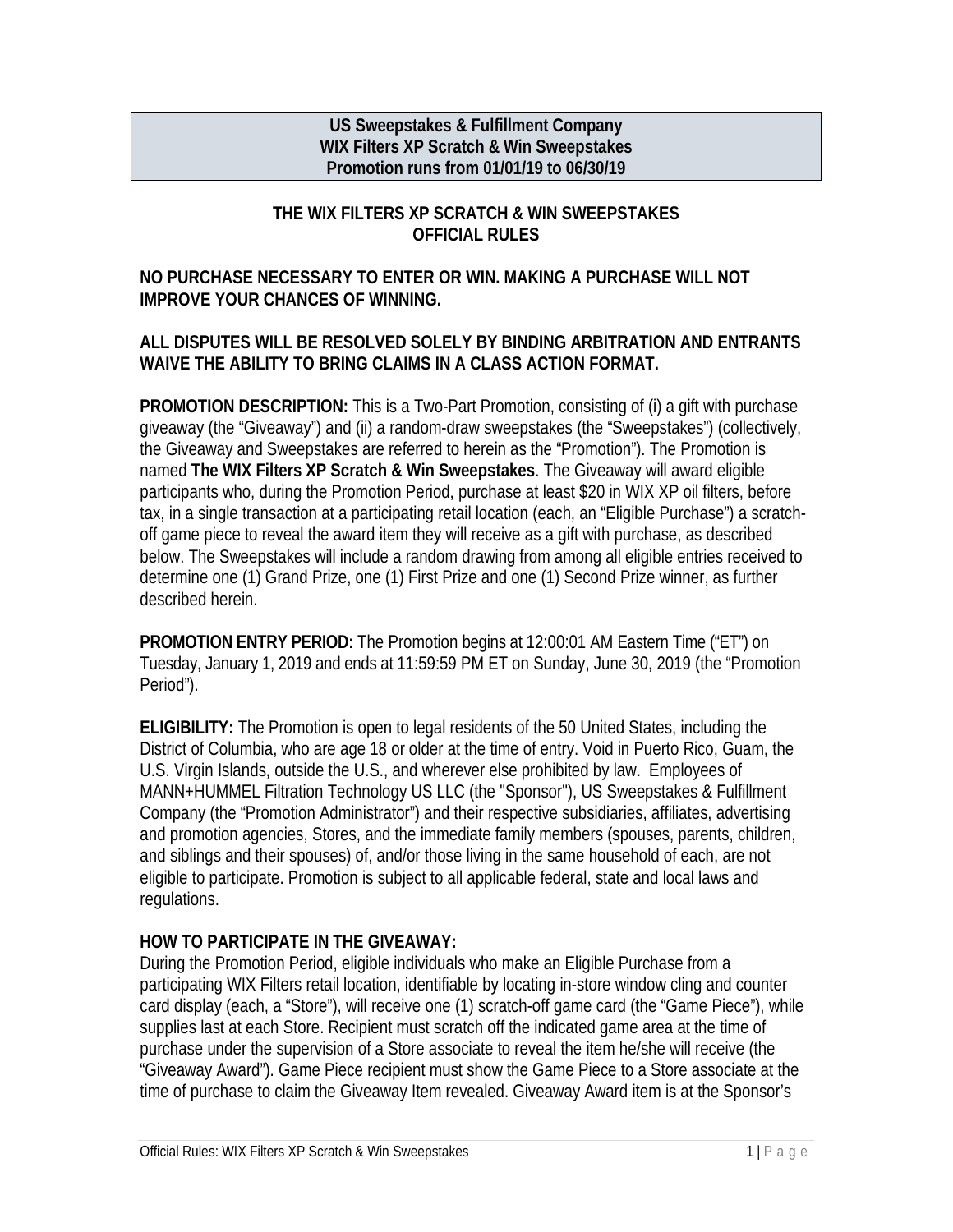sole discretion and has an Approximate Retail Value ("ARV") of \$7. Game Pieces attempted to be claimed after the point of purchase or at any other Store location will be void. Not valid on past or online purchases, and Giveaway cannot be combined with any other offer for an Eligible Purchase. Eligible Purchases may only be made and Game Pieces may only be redeemed during the normal business hours for any Store location.

Limit: One (1) Game Piece and one (1) Giveaway Award per person during the Promotion Period and one (1) Game Piece per transaction. Sponsor and Store reserve the right to verify any participant's eligibility. Sponsor reserves the right to substitute or limit the Giveaway. No cash or other Giveaway Award substitution shall be permitted except at Sponsor or Store's discretion. Acceptance of Giveaway Award constitutes permission for Sponsor and Store to use recipient's name and likeness, for purposes of advertising and trade without further compensation or notice, unless prohibited by law.

#### **HOW TO ENTER THE SWEEPSTAKES:**

There are two (2) ways to enter the Sweepstakes:

**Method #1: Game Piece Entry.** During the Promotion Period, visit a Store and follow the instructions in the How to Participate in the Giveaway section above to complete an Eligible Purchase and receive a Game Piece. To enter the Sweepstakes, complete the form on the Game Piece in its entirety and mail it to the following address to receive one (1) entry into the Sweepstakes (the "Game Piece Entry"): **WIX Filters XP Scratch & Win Sweepstakes Game Piece Entry**, 625 Panorama Trail, Suite 2100, Rochester, NY 14625. **Game Piece Entries must be postmarked between Tuesday, January 1, 2019 and Sunday, June 30, 2019, and received no later than Sunday, July 7, 2019.**

**Method #2: Alternate Method of Entry ("AMOE").** To enter without making an Eligible Purchase, mail a postcard, including your name, complete address, email address and phone number to the following address to receive one (1) entry into the Sweepstakes (the "AMOE Entry"): The **WIX Filters XP Scratch & Win Sweepstakes AMOE Entry**, 625 Panorama Trail, Suite 2100, Rochester, NY 14625-2437. **Each Mail-In Entry must be mailed separately and must be postmarked between Tuesday, January 1, 2019 and Sunday, June 30, 2019, and received by Sunday, July 7, 2019**. Photocopied, illegible, or mechanically reproduced entries are not eligible. All entries become the property of the Sponsor and will not be returned or acknowledged. Sponsor is not responsible for lost, late, damaged, misdirected or postage-due mailed entries.

Entrants are subject to all notices posted including but not limited to the Sponsor's Privacy Policy which can be found at [http://www.wixfilters.com/Home/Disclaimer.aspx.](http://www.wixfilters.com/Home/Disclaimer.aspx)

Game Piece Entry and AMOE Entry collectively referred to herein as "Entry" or "Entries". **Limit: Regardless of method of entry, there is a limit of one (1) Entry per person.** All methods of entry have an equal chance of winning. All entries become the property of the Sponsor and will not be acknowledged or returned.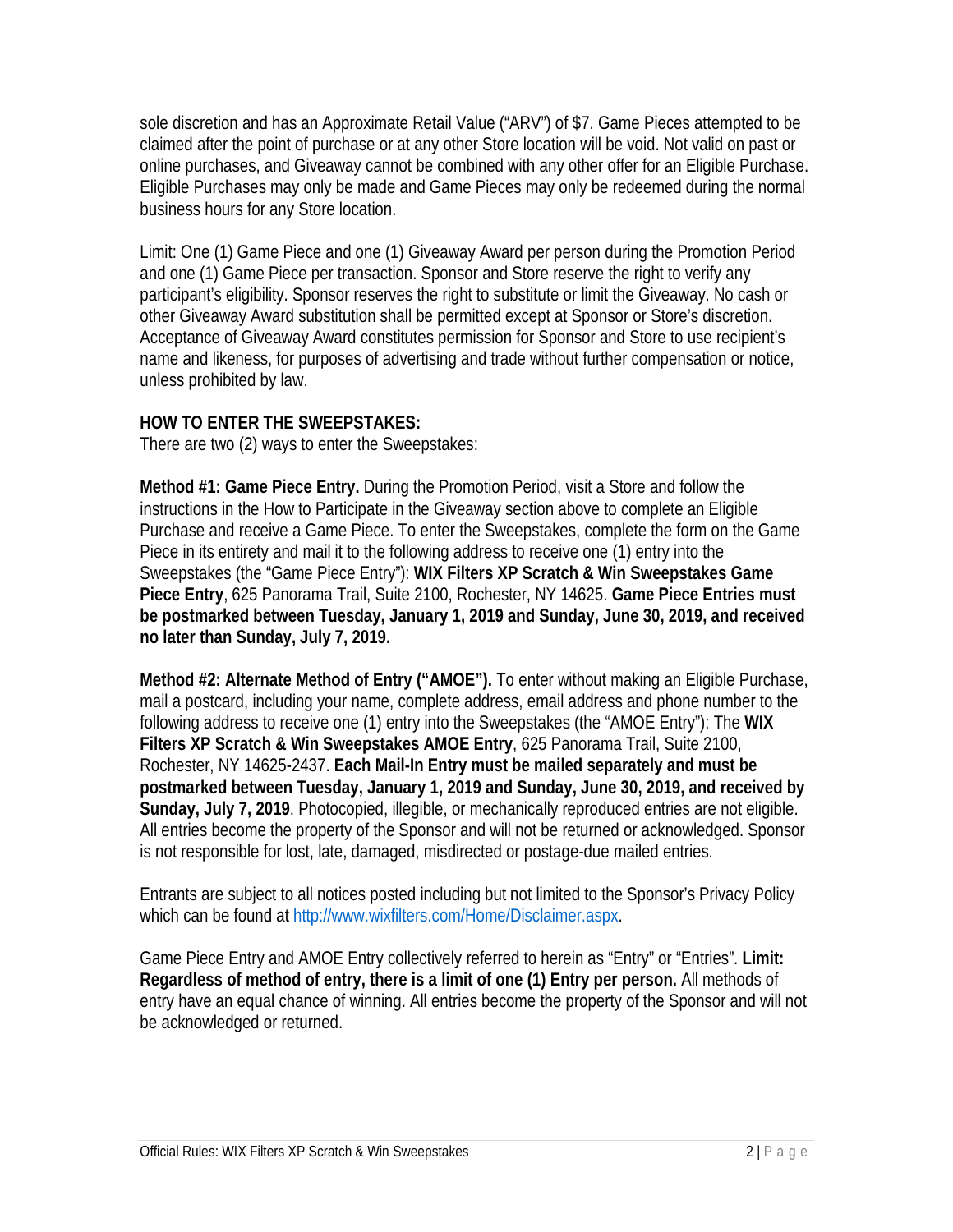# **PRIZES/APPROXIMATE RETAIL VALUE ("ARV")/ODDS**:

**Grand Prize:** There is one (1) Grand Prize available to be won. The Grand Prize includes a trip package for winner and one (1) guest to a NHRA or NASCAR race event in Charlotte, NC in 2019 (the "Race Event"). Grand Prize trip package includes:

- Round-trip, coach-class air-transportation for winner and one (1) quest to Charlotte, NC from a major airport nearest the winner's residence as determined by Sponsor;
- Five (5) days / Four (4) nights hotel accommodations based on single room/double occupancy;
- Ground transportation to/from hotel/Race Event;
- Two (2) tickets to the Race Event (date and race to be determined by Sponsor);
- \$500 prepaid card; and
- Honorary Pit Crew Member at the Race Event for winner and guest.

**The ARV of Grand Prize: \$3,520.** The ARV may vary based upon dates of travel and point of departure. The difference between the ARV and actual value of the Grand Prize will not be awarded.

**First Prize:** There is one (1) First Prize available to be won. First Prize includes \$500 of Mac tools awarded in the form of a gift certificate or gift card. **The ARV of the First Prize: \$500.** 

**Second Prize:** There is one (1) Second Prize available to be won. Second Prize includes one (1) \$250 Bass Pro gift card. **The ARV of First Prize: \$250.** 

## **The total ARV of all prizes available to be won: \$4,270.**

Odds of winning will depend upon the total number of eligible entries received.

**RANDOM DRAWING:** The winners will be selected in a random drawing on or about **Monday, July 15, 2019** from among all eligible Entries received during the Promotion Period by the Promotion Administrator, an independent representative of the Sponsor whose decisions are final.

**WINNER NOTIFICATION & VERIFICATION:** Potential Grand Prize winner will be notified via email and/or phone, and will be required to sign and return, within seven (7) days of notification, an Affidavit of Eligibility, a Liability Waiver, an IRS W-9 Form and where allowable, a Publicity Release (collectively, "the Releases"). These Releases will require the Grand Prize winner to furnish his/her Social Security Number for the sole purpose of tax reporting, as required by law. Travel companion of winner will also be required to sign a Travel Companion Liability & Publicity Release. Noncompliance will result in disqualification and an alternate winner may be selected. Trip must be taken on dates specified by Sponsor or prize will be forfeited in its entirety.The prize package will be awarded within approximately 45 days after the winner is verified.

Potential First and Second Prize winners will be notified by email and required to confirm their mailing address within 48 hours via return email. Prizes will be sent to the address on the entry form or new address provided via email within 4-6 weeks of winner being verified.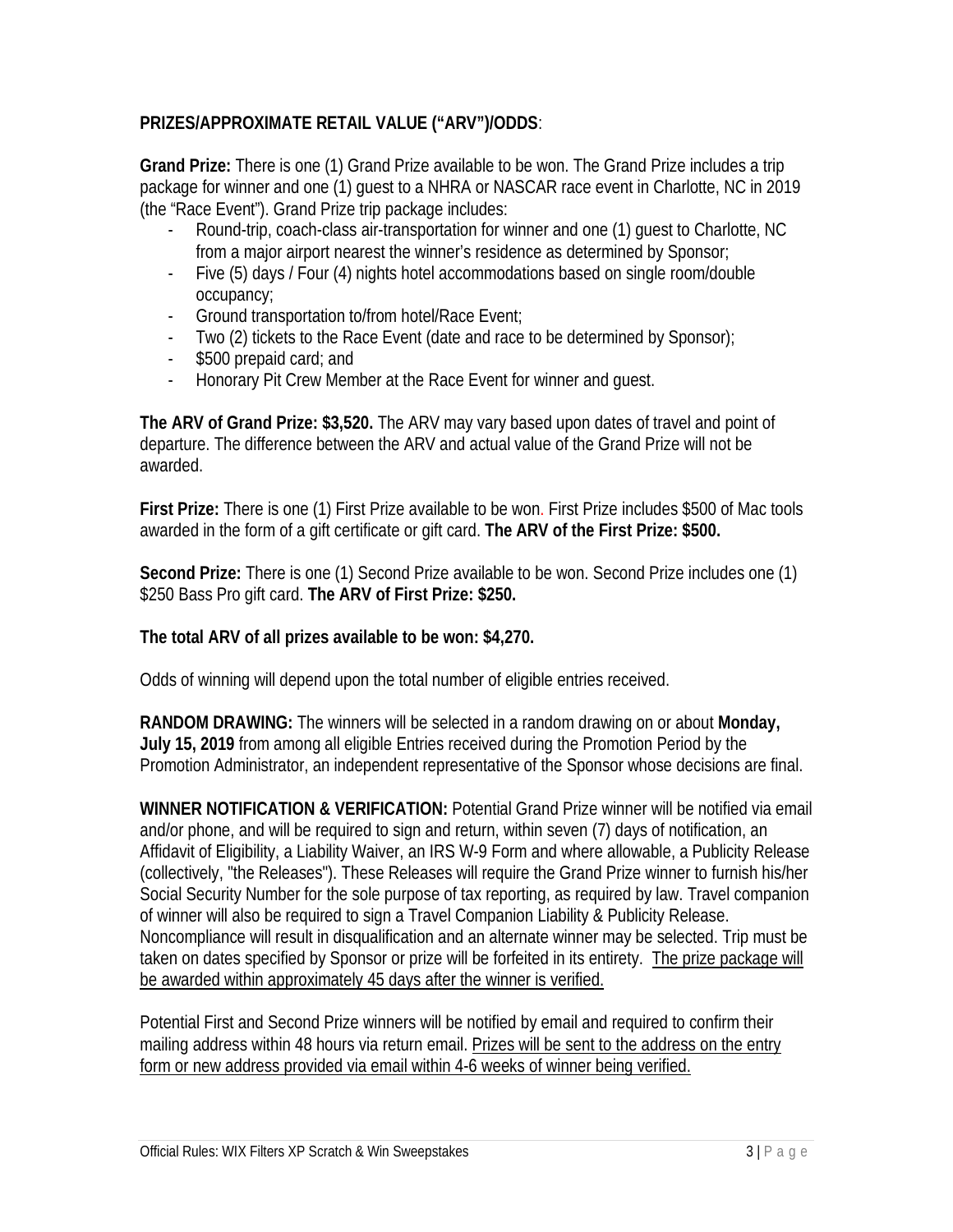If a winner is otherwise eligible under these Official Rules, but is nevertheless deemed a minor in his or her state of primary residence, the prize will be awarded in the name of winner's parent or legal guardian who will be required to execute and return the Releases on minor's behalf, as applicable, and such parent or legal guardian must accompany Grand Prize winner as his/her travel companion on the Grand Prize trip.

If a prize notification or prize is returned as undeliverable, or if winner is found to be ineligible or not in compliance with these rules that winner will be disqualified, and the prize may be awarded to an alternate winner in a separate random drawing. Only two (2) alternate winners may be determined through this process, after which the prize may remain un-awarded.

**PRIZE CONDITIONS:** Prizes are not redeemable for cash. Prizes are not assignable nor transferable. No substitution is permitted except if prize is unavailable, in which case a prize of equal or greater value will be awarded. No cash in lieu of prizes and no exchange or substitution of prizes, except at the sole discretion of the Sponsor. Any other incidental expenses on prize not specified herein are the winner's sole responsibility.

**All travel-related expenses not specified in the Grand Prize trip package, including but not limited to, ground transportation, taxes, gratuities, incidentals, upgrades, insurance, service charges, airport surcharges***,* **departure taxes, hotel, resort or property fees, luggage fees, food & beverage and personal expenses such as telephone/Internet charges, and gift shop purchases are the sole responsibility of prize winner. Winner and travel companion must travel on same itinerary. Winner and travel companion must have valid photo ID and any other required documentation prior to departure. Prize must be used on dates specified or prize will be forfeited. Dates are subject to change.** Travel is subject to availability.

Sponsor will, in its sole discretion, determine which airport is closest to the Grand Prize winner's home. In the event the Grand Prize winner's residence is close enough to the Race Event such that air transportation is deemed by Sponsor in its sole discretion to be unnecessary, the Grand Prize will not include air transportation from such Grand Prize winner's residence and no other substitution or compensation will be provided in lieu thereof. The Grand Prize winner and his/her travel companion are responsible for obtaining any travel insurance (and all other forms of insurance) that they may wish to obtain (at their own expense) and hereby acknowledge that the Sponsor has not and will not obtain or provide travel insurance or any other form of insurance.

Photo identification and credit card or cash deposit may be required at any time for incidental charges (e.g., room service, use of telephone/IT services, laundry and all other optional extra services not provided in the Grand Prize). If Grand Prize winner elects to travel or partake in the Grand Prize with no travel companion, no additional compensation will be awarded. All hotel reservations are based on availability and all holidays are excluded. Accommodations are subject to availability at time of reservation. Blackout dates, advance booking requirements and travel restrictions may apply. Availability is subject to factors such as weather, seasonality and space availability. Reservations are subject to availability. If weather or other incident or conditions beyond the control of the Sponsor affects the ability for winner and his/her travel companion to redeem any portion of prize during the scheduled date and time, then the Sponsor shall have no further obligation to the winner and/or travel companion other than to supply the remaining elements of the prize package minus the unused portion of prize. Sponsor shall not be responsible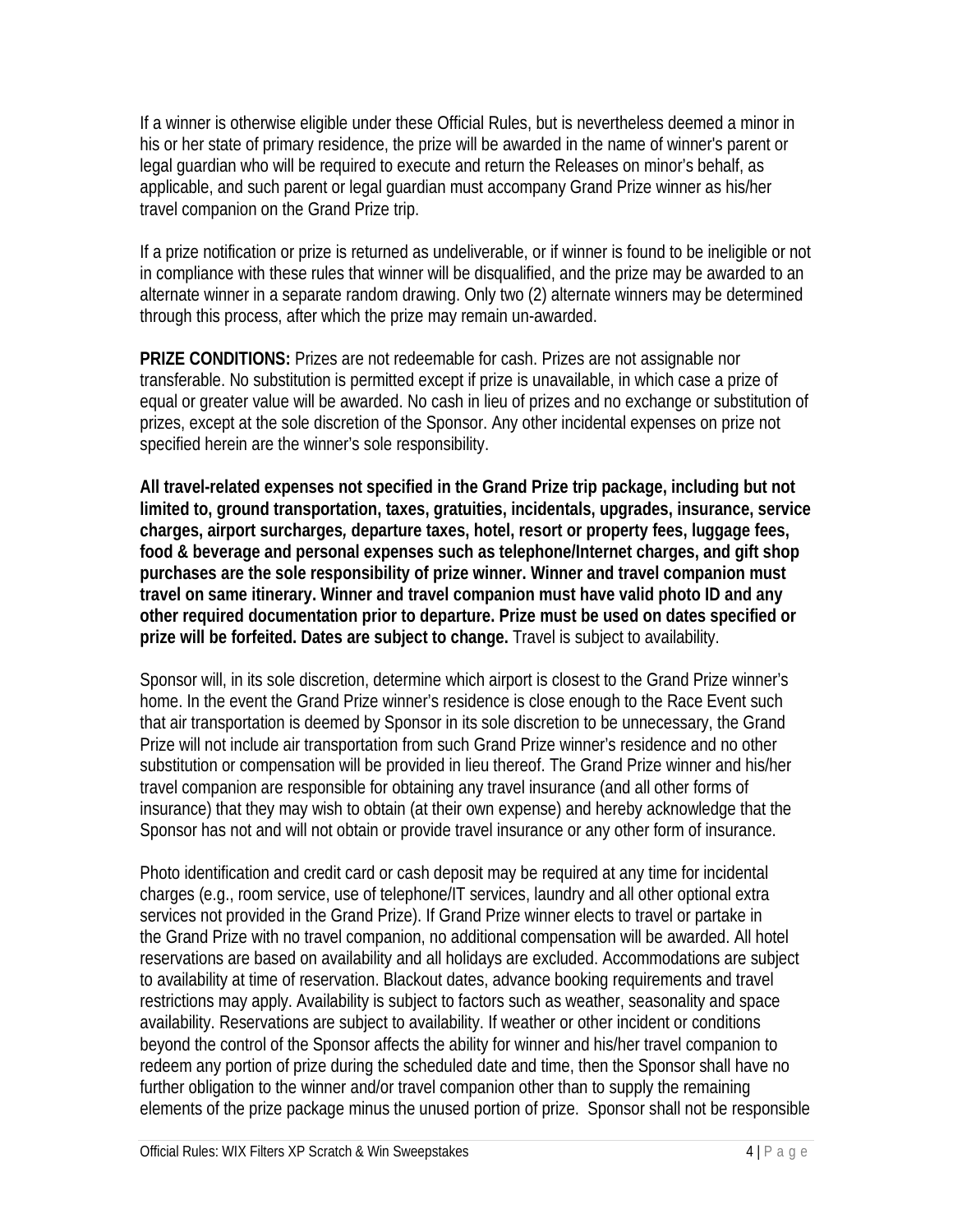for any cancellations, delays, diversions or substitution or any act or omissions whatsoever by the air carriers, hotels, venue operators, transportation companies, prize providers or any other persons providing any prize-related services or accommodations. Sponsor is not liable for expenses incurred as a consequence of flight cancellation/delay. No refund or compensation will be made in the event of the cancellation or delay of any transportation or other prize element except at the sole and absolute discretion of Sponsor. If for any reason whatsoever, winner and/or travel companions are unable to travel after all travel arrangements have been made and paid, the Sponsor shall have no further obligation to the winner. If Grand Prize is forfeited prior to Sponsor finalizing and paying for travel, and there is sufficient time to notify an alternate winner, the prize will be awarded to an alternate winner in a separate random drawing from among all non-winning eligible entries. Winner and travel companion are responsible for obtaining the proper travel documentation (e.g., valid photo ID and/or passport with a minimum validity 6 months after the date of return) prior to travel. Winner's travel companion must be legal U.S. resident, 18 years or older and must complete and return a Travel Companion Liability & Publicity Release prior to travel as noted above. If winner's travel companion is deemed a minor in his or her state of primary residence, Grand Prize winner must be minor travel companion's parent or legal guardian and must execute the Travel Companion Liability Release on the minor travel companion's behalf, as applicable.

In the event a winner or his/her travel companion engages in behavior that, as determined by the Sponsor in its sole discretion, is obnoxious or threatening, illegal or that is intended to annoy, abuse, threaten or harass any other person, Sponsor reserves the right to revoke hotel accommodations and participation in the Race Event, in whole or part, and send the winner and his/her travel companion home with no further obligation. In the event a winner engages in behavior during travel that (as determined by Sponsor in its sole discretion) is illegal, tortious, or subjects winner to arrest or detention, Sponsor shall have no obligation to pay any damages, fees, fines, judgments or other costs or expenses of any kind whatsoever incurred by winner as a result of such conduct. **SPONSOR SHALL HAVE NO LIABILITY FOR ANY PERSONAL INJURIES, DEATH, PROPERTY DAMAGE, OR OTHER DAMAGES OR EXPENSES RESULTING FROM OR ARISING OUT OF ANY TRAVEL RELATED TO THE PRIZE OR ANY OTHER ASPECT OF GRAND PRIZE WINNER'S ACCEPTANCE OR USE OF THE PRIZE.** 

Gift cards are not redeemable for cash and will not be replaced if lost or stolen. Gift card usage is subject to the issuing company's complete terms and conditions, including expiration dates.

Tickets are not redeemable for cash and will not be replaced if lost or stolen. Tickets are subject to issuing company's complete terms and conditions. In the event that the Race Event does not take place as scheduled, for reasons such as cancellation, preemption or postponement, or for any reason beyond the control of the Sponsor, Sponsor's sole responsibility will be to award the remaining portion of the Grand Prize and no additional substitution or compensation will be provided.

Winner is responsible for all federal, state, local and income taxes associated with winning prize. Grand Prize winner will be required to furnish his/her Social Security Number for the sole purpose of preparation of tax forms as required by law. Except where prohibited by law, entry and acceptance of prize constitute permission to use winner's name, prize won, hometown, likeness, video tape, photographs, and statements for purposes of advertising, promotion and publicity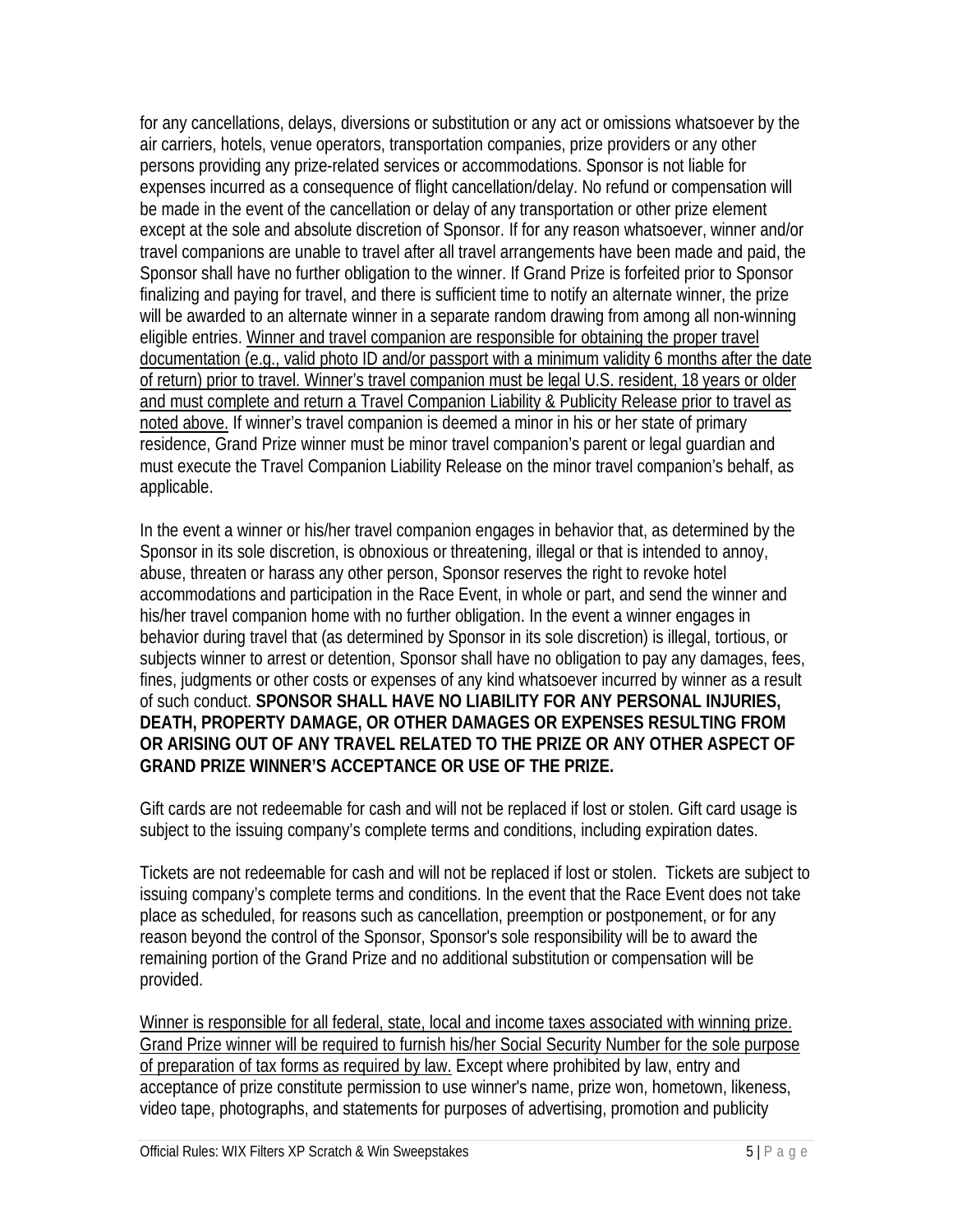(including online posting) in any and all media now or hereafter known throughout the world in perpetuity, without additional compensation, notification or permission.

Prizes are awarded "as is" with no warranty or guarantee, either express or implied by Sponsor. Winners acknowledge that the Sponsor and all other businesses affiliated with this Promotion and their agents do not make, nor are in any manner responsible for any warranty, representations, expressed or implied, in fact or in law, relative to the quality, conditions, fitness or merchantability of any aspect of the prize being offered, except that each merchandise prize shall be subject to its manufacturer's standard warranty (if any). Once a prize has been delivered to the winner's provided address, the prize is considered awarded.

**GENERAL:** Although subsequent attempts to enter may be received, only the first complete entry received from a particular entrant will be eligible; subsequent attempts by the same person to enter, including entries submitted with an alternate email address, will be disqualified.

Participating entrants agree to these Official Rules and the decisions of the Sponsor and the Promotion Administrator, and release the Sponsor, the Promotion Administrator, and their affiliated companies, and all other businesses involved in this Promotion, as well as the employees, officers, directors and agents of each (the "Released Parties"), from all claims and liability relating to their participation in the promotion, and the acceptance and use/misuse of the prize offered. Winner assumes all liability for any injury or damage caused or claimed to be caused, by participation in this Promotion or use/misuse or redemption of the prize. Sponsor is not responsible for any typographical or other error in the printing of the offer, administration of the Promotion or in the announcement of the prize.

In the event of a dispute over the identity of an entrant, entry will be deemed submitted by the "Authorized Account Holder" of the e-mail address submitted at time of entry. Authorized Account Holder means the natural person who is assigned to an e-mail address by an Internet access provider, online service provider, or other organization that is responsible for assigning e-mail addresses for the domain associated with the submitted e-mail address. Sponsor may ask any entrant or potential winner to provide Sponsor with proof, to Sponsor's satisfaction, that such party is the authorized account holder of the email address associated with the entry. Entry materials/data that have been tampered with or altered, or mass entries or entries generated by a script, macro or use of automated devices are void. The Released Parties are not responsible for: (i) lost, late, misdirected, damaged or illegible entries; or (ii) error, omission, interruption, deletion, defect, delay in operations or transmission, theft or destruction or unauthorized access to or alterations of entry materials, or for technical, network, telephone equipment, electronic, computer, hardware or software malfunctions of any kind, or inaccurate transmission of or failure to receive entry information by Sponsor on account of technical problems or traffic congestion on the Internet or at any web site or any combination thereof; or (iii) any injury or damage to entrant's or any other person's computer related to or resulting from participating in the Promotion. By participating in the Promotion, you (i) agree to be bound by these official rules, including all eligibility requirements, and (ii) agree to be bound by the decisions of Sponsor and the Promotion Administrator, which are final and binding in all matters relating to the Promotion. Failure to comply with these official rules may result in disqualification from the Promotion. Sponsor reserves the right to: (i) permanently disqualify from any Promotion it sponsors any person it believes has intentionally violated these official rules; and (ii) withdraw a method of entry if it becomes technically corrupted (including if a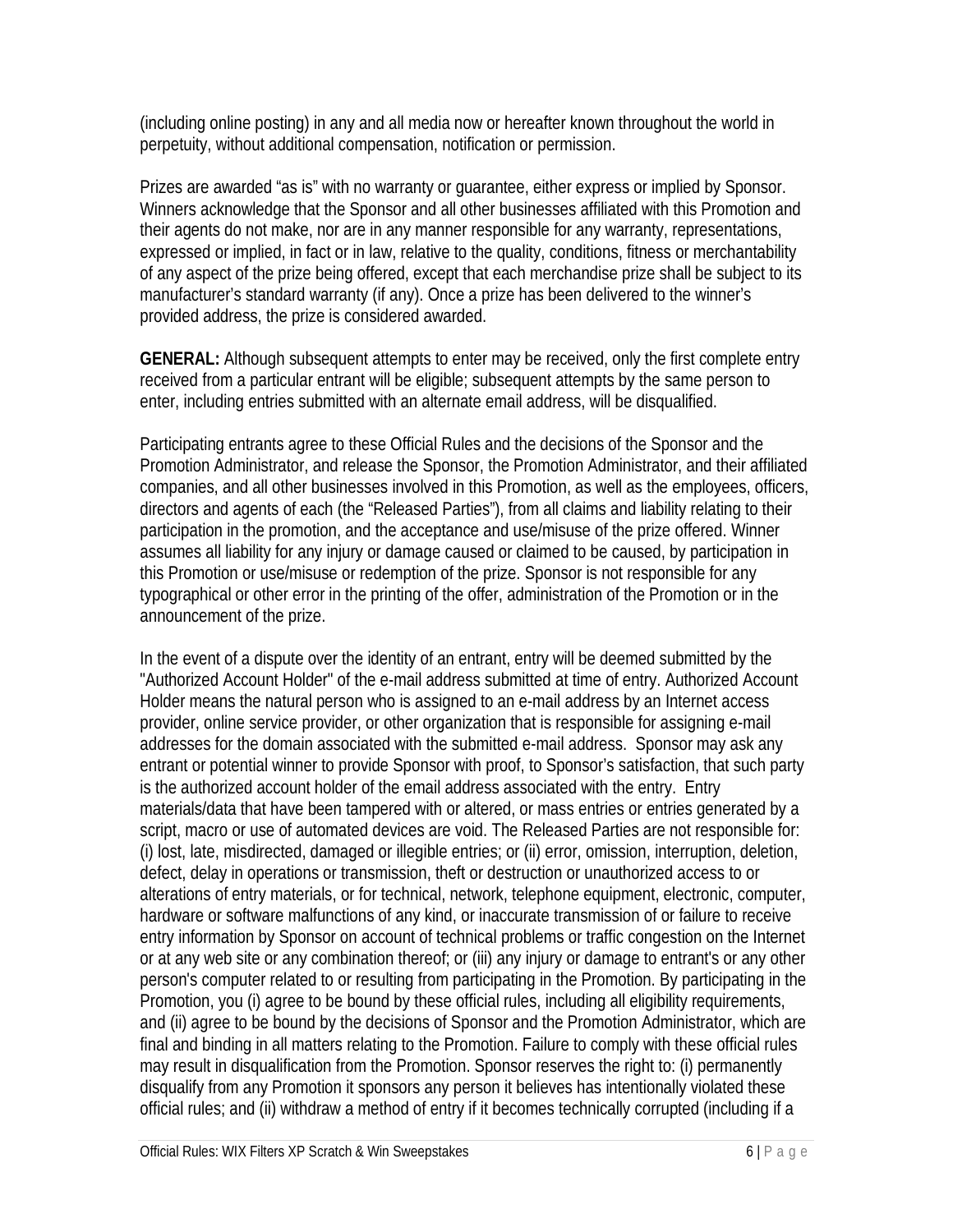computer virus or system malfunction inalterably impairs its ability to conduct the Promotion). If for any reason this Promotion is not capable of running as planned due to an infection by a computer virus, bugs, tampering, unauthorized intervention, fraud, technical failures, or any other causes beyond the control of the Sponsor which corrupt or affect the administration, security, fairness, integrity, or proper conduct of this Promotion, the Sponsor reserves the right at its sole discretion, to disqualify any individual who tampers with the entry process, and to cancel, terminate, modify or suspend the Promotion, at which time, Sponsor will conduct a random drawing for the Sweepstakes prizes from among all eligible Entries received at the time of the Promotion termination.

**LEGAL WARNING:** ANY ATTEMPT BY AN INDIVIDUAL, WHETHER OR NOT AN ENTRANT, TO DAMAGE, DESTROY, TAMPER OR VANDALIZE THE SWEEPSTAKES WEB SITE OR INTERFERE WITH THE OPERATION OF THE PROMOTION, IS A VIOLATION OF CRIMINAL AND CIVIL LAWS AND SPONSOR RESERVES THE RIGHT TO SEEK DAMAGES AND DILIGENTLY PURSUE ALL REMEDIES AGAINST ANY SUCH INDIVIDUAL TO THE FULLEST EXTENT PERMITTED BY LAW.

**GOVERNING LAW AND LIMITATION OF LIABILITY:** All issues and questions concerning the construction, validity, interpretation and enforceability of these Official Rules or the rights and obligations of entrants, Sponsor or the Released Parties in connection with the Promotion will be governed by and construed in accordance with the internal laws of the State of North Carolina, without giving effect to any choice of law or conflict of law rules or provisions that would cause the application of any other laws.

BY PARTICIPATING IN THE PROMOTION, ENTRANT AGREES THAT TO THE EXTENT PERMITTED BY APPLICABLE LAW: (A) ANY AND ALL DISPUTES, CLAIMS AND CAUSES OF ACTION ARISING OUT OF OR CONNECTED WITH THE PROMOTION, OR ANY PRIZE AWARDED, WILL BE RESOLVED INDIVIDUALLY, WITHOUT RESORT TO ANY FORM OF CLASS ACTION; (B) ANY AND ALL CLAIMS, JUDGMENTS AND AWARDS WILL BE LIMITED TO ACTUAL THIRD-PARTY, OUT-OF-POCKET COSTS INCURRED (IF ANY) NOT TO EXCEED TEN DOLLARS (\$10.00), BUT IN NO EVENT WILL ATTORNEYS' FEES BE AWARDED OR RECOVERABLE; (C) UNDER NO CIRCUMSTANCES WILL ANY ENTRANT BE PERMITTED TO OBTAIN ANY AWARD FOR, AND ENTRANT HEREBY KNOWINGLY AND EXPRESSLY WAIVES ALL RIGHTS TO SEEK, PUNITIVE, INCIDENTAL, CONSEQUENTIAL OR SPECIAL DAMAGES, LOST PROFITS AND/OR ANY OTHER DAMAGES, OTHER THAN ACTUAL OUT OF POCKET EXPENSES NOT TO EXCEED TEN DOLLARS (\$10.00), AND/OR ANY RIGHTS TO HAVE DAMAGES MULTIPLIED OR OTHERWISE INCREASED; AND (D) ENTRANTS' REMEDIES ARE LIMITED TO A CLAIM FOR MONEY DAMAGES (IF ANY) AND ENTRANT IRREVOCABLY WAIVES ANY RIGHT TO SEEK INJUNCTIVE OR EQUITABLE RELIEF. SOME JURISDICTIONS DO NOT ALLOW THE LIMITATIONS OR EXCLUSION OF LIABILITY, SO THE ABOVE MAY NOT APPLY TO YOU.

**DISPUTES:** The parties hereto each agree to finally settle all disputes only through arbitration; provided, however, the Released Parties shall be entitled to seek injunctive or equitable relief in the state and federal courts in Gaston County, North Carolina and any other court with jurisdiction over the parties. In arbitration, there is no judge or jury and review is limited. The arbitrator's decision and award are final and binding, with limited exceptions, and judgment on the award may be